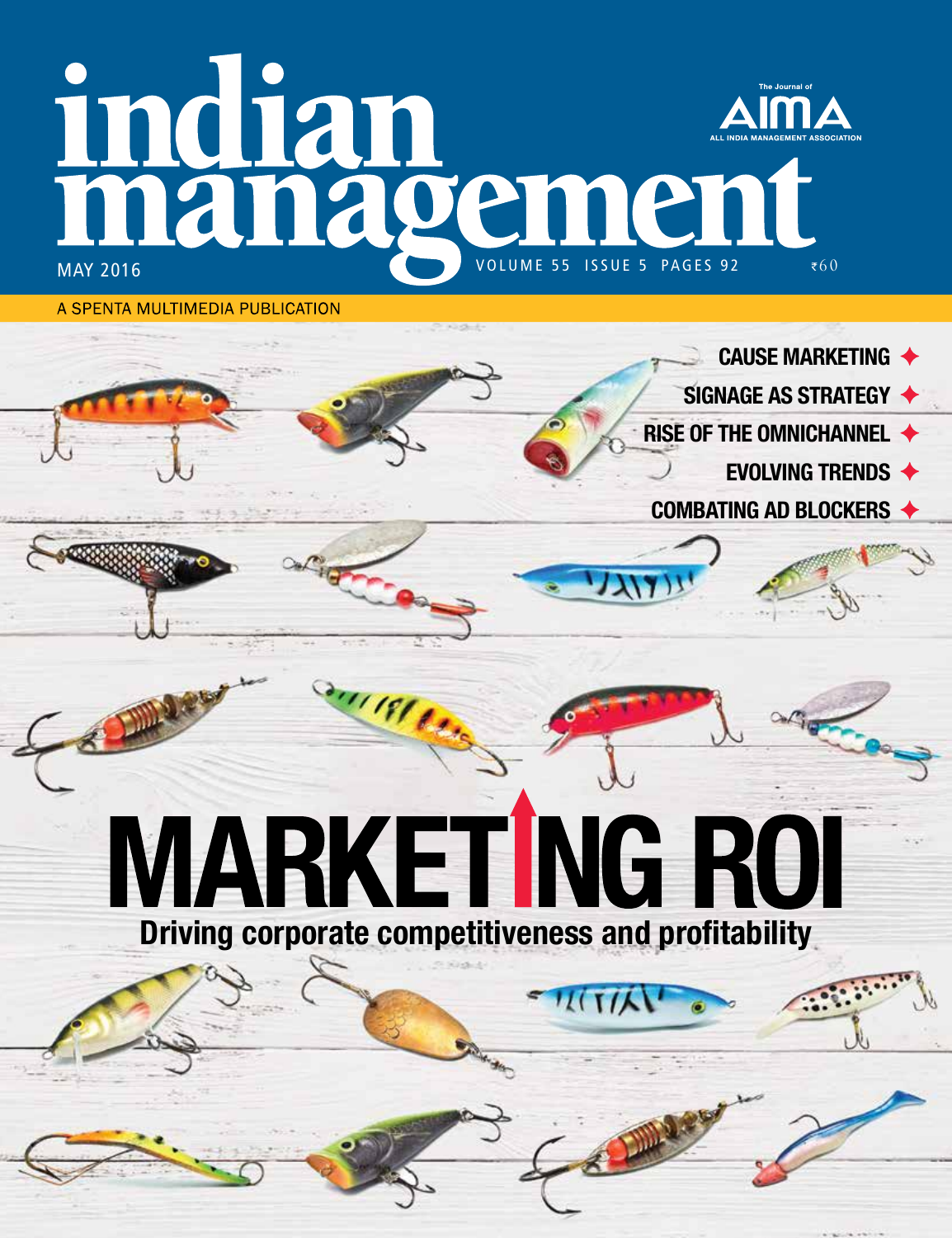s the saying goes, "there<br>
is no new normal."<br>
The criteria by which<br>
customers, governments<br>
communities, employees<br>
and investors evaluate are<br>
align their allegiance to<br>
businesses is changing radically. Profit is still is no new normal." The criteria by which customers, governments, communities, employees, and investors evaluate and align their allegiance to

businesses is changing radically. Proft is still the Holy Grail, but not for long. Today, a company must not only be proftable but also have a positive impact on a world that is asking, "is what you are doing going to have a long-term



### Will buy for a cause

*"In the future, if you cannot demonstrate that you are legitimately doing something to make the world better, your business is in trouble."*

DR JACKIE FREIBERG AND DR KEVIN FREIBERG, AUTHORS, *CAUSE! A BUSINESS STRATEGY FOR STANDING OUT IN A SEA OF SAMENESS*

 $\blacksquare$  More and more consumers feel personally accountable for making purchasing decisions that are socially and environmentally responsible. Increasingly, people will decide where to shop, what to buy, and what products and services they recommend to others based on the social and environmental impact companies have.

positive consequence for humanity?" Consider these trends that will dramatically shape the future of marketing:

 Selling a good product or service is no longer enough to attract consumers who are socially conscious and passionate about sustainability. They want to do business with companies that have real, meaningful impact.

 Transparency is changing the face of corporate social responsibility. Social media now gives us unprecedented access to information about how companies behave. An overwhelming majority of shoppers say they will boycott companies engaged in irresponsible business practices, and switch to brands that are genuinely making the world better. In many cases, even if they have to pay more. In a nutshell, if you sell a widget and I sell a widget that are similar in price and quality, but yours is built around a noble, heroic cause, people are going to buy from you.

BE good; not just DO good CSR was the frst phase in addressing these emerging trends. For the most part, CSR is an add-on, i.e., how can the business do what it does and help the world, or hurt it the least. Now, the most progressive companies in the world are starting to defne themselves as a cause. Addressing critical social needs, enriching the human condition, and making the world better is not just an add-on to what these frms do; it is what they do. Improving lives is not a by-product of making profts; it is the means by which the business makes a proft.

#### **COVER STORY**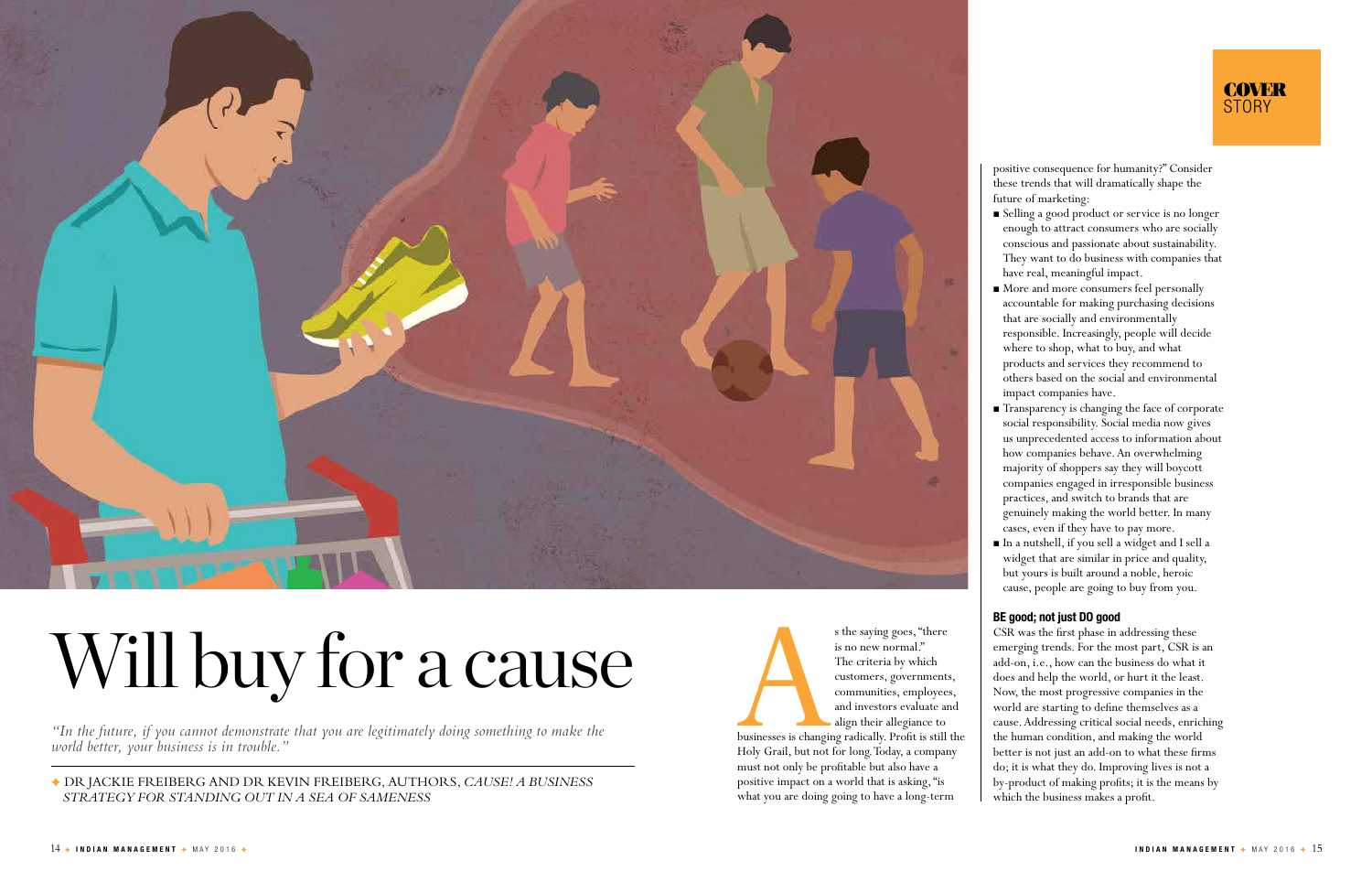Here is what these companies understand that is so critical from a marketing point of view.

#### Customers do not buy products and services; they buy better versions of themselves

Blake Mycoskie, founder of TOMS Shoes, chose the name TOMS to signify 'Shoes For Tomorrow'—with every pair of shoes you buy, the company will donate a pair to a child in need. Mycoskie came up with the idea during a trip to Argentina where he noticed that many of the children he met did not have shoes—a problem in developing countries where one of the leading causes of disease is soil-transmitted parasites that penetrate bare feet.

He also learned that many of these children could not go to school if they did not have shoes. Now, why do we pay an average \$55, and as much as \$100, for a pair of TOMS? It is because every time we buy a pair of TOMS, we feel a part of something bigger, a part of doing something good in the world. And when we look in the mirror, we see a better version of us.

Why are people in India and around the world so fond of buying Tata products? It is because the Tata Group, known as one of the most ethical conglomerates in the world, has been giving back to communities from which it takes, for more than 140 years.

We visited a village in Sanand, Gujarat, where Tata Motors was building an automobile plant. The entire corporate social responsibility intervention was impressive. The Tatas do not go into a village as a 'big corporate' and tell the people what they need. Tata companies go in and ask, "What do you think you need and how can we partner with you to make it happen?" No one questions the fact that the Tatas have raised the tide for the entire nation of India. This is one of the reasons people feel good about buying their products.

Tata companies go in and ask, "What do you think you need and how can we partner with you to make it happen?"

#### My purchases are a statement about me

People seek self-expression and self-identity through what they buy. When we buy products that enrich lives, from companies that are doing good, we create a better version of ourselves. Apple created an entire

ecosystem of products and

services that have made our lives better. In healthcare alone, would Steve Jobs have even guessed, that today there are more than 13,000 health apps available for download on Apple's App Store?

As its retail stores opened, Jobs told the people at Apple, 'your customers do not care about your products. Your customers dream of a happier and better life. Do not move products. Instead, enrich lives.'

#### For a brand to stand out, it has to stand for something

Is there a heroic cause for which you fght? Do you have a compelling story to tell? Does that story generate a real emotional response from your customers? Consumers want to see, know, and feel that when they buy your products and services they are connected to something bigger, something good, and something enriching.

The durability and weightiness of your brand will be determined by how well you foster this meaningful, emotional relationship with your customers.

#### Belonging to something bigger

When the business becomes a cause, what follows is a movement, and people 'opt-in' to movements. They do not have to be manipulated into joining; they enlist themselves. They do not have to be enticed with exaggerated promises, hype, or fear; they are already drawn to the psychic gratifcation, the deep meaning, and signifcance they garner from being part of

solving a problem that matters. When people feel good about their decision to do business with you, when you inspire them to join a movement, they become brand ambassadors.

In a world where so many people feel objectifed, dehumanised, anonymous, and discounted, we join movements and fight for causes because we see ourselves locking arms with others, playing an important role in a bigger story—we belong. Collectively, we have more power to afect change, and to make a diference.

When you sell 'why', you do what you do—you are inviting consumers to be part of a movement that gives them an opportunity to express themselves. It gives them a platform to tell their story, to make a statement about who they are, what they believe, and what they stand for. It also gives them a sense of belonging, a place where they can join like-minded people who share the same concerns and aspirations.

This is what people are buying. 'Why' distinguishes companies such as Southwest Airlines, TOMS Shoes, and the Tata Group from everyone else. It is not 'what' they do; it is 'why' they do it that captures people's attention. In the case of Southwest, there are a lot of companies that will put you in a seat and move you from

When you sell 'why', you do what you do—you are inviting consumers to be part of a movement that gives them an opportunity to express themselves.



Southwest's idea of democratising the skies is something customers can buy into.





Sometimes, companies can create ecosystems that go beyond the products they sell.